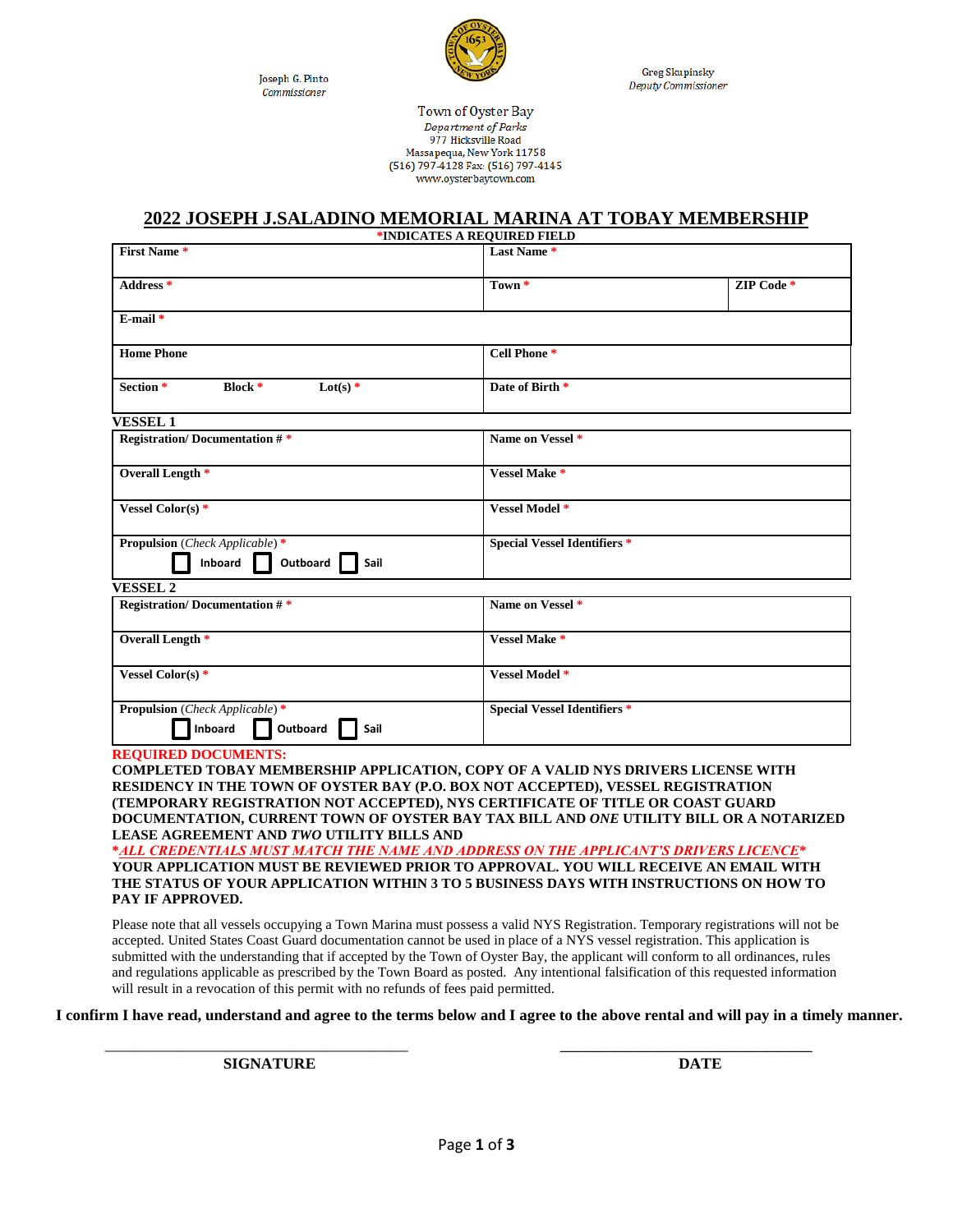Joseph G. Pinto Commissioner



**Greg Skupinsky** Deputy Commissioner

## Town of Oyster Bay Department of Parks 977 Hicksville Road Massapequa, New York 11758 (516) 797-4128 Fax: (516) 797-4145 www.oysterbaytown.com

## **JOSEPH J. SALADINO MEMORIAL MARINA AT TOBAY**

The Season shall BEGIN on May 7, 2022 through September 18, 2022; then all Fridays, Saturdays, and Sundays from September 23, 2022 through October 31, 2022. The Marina will be closed during the Boat Show (dates to be determined). There will be **NO** in-person applications, Individuals wishing to apply for TOBAY Marina Membership can do so by visiting **[oysterbaytown.com/tobay-application.](http://www.oysterbaytown.com/tobay-application)** Applications and required documents must be submitted online.

## **RULES AND REGULATIONS**

- **1)** The dock master or his/her designee has complete authority over the operation of the boat basin and final say over any written or implied rules and regulations governing the boat basin. The dock master or his/her designee has the authority to direct any vessel to vacate the boat basin at any time and the authority to turn off the electric supply to any vessel that has not paid the daily slip rental fee.
- **2)** All boat and boating equipment docked, berthed, located or left at Town Facilities are left at the sole risk of the owner of said boats and equipment and permission to so dock, berth, locate or leave such property is conditioned upon the owner's acceptance of said risk. All boat and boat equipment owners are reminded to obtain adequate insurance before making use of Town facilities and shall provide a copy of such policy and expiration date to the Beaches Division upon request.
- **3)** Boaters are prohibited from attaching any device or hardware to any dock, pole, or stanchion.
- **4)** Vessel owners and guests expressly assume all risk of loss due to damages, theft, vandalism, or accident to their property while berthed in the Marina and expressly releases the Town of Oyster Bay, it's agents, officers and employees from any and all claims whatsoever for loss, damage, fire, theft or accident to his/her property.
- **5)** Payments of fees are required within 30 minutes of entering a slip. Daily Fees are for a 24-hour period (9 am to 9 am) or any portion thereof. If TOBAY Membership Card is not presented with payment, a \$50.00 Entrance Fee will be charged.
- **6)** Boaters may stay for an unlimited amount of days, however all payments must be made in advance. There is a limit of twenty (20) slips for boats staying the entire season.
- **7)** Vessels entering the marina, may occupy any open slip, but may be subject to relocation by the dock master or his/her designee to best accommodate the vessel size. Only vessels 25' and under may dock on the A line.
- **8)** The security that is provided at the marinas is for the protection of Town property. The Town does not assume responsibility for damage done to vessels docked at Town marinas
- **9)** Boaters are required to have a copy of their valid New York State Registration and NYS Certificate of Title or Coast Guard Documentation on file at all times.
- **10) All vessels occupying a Town Marina must possess a valid New York State Registration. New York State Vehicle and Traffic Law, Title 11, Article 48, Section 2251 requires all vessels in New York waters to be registered. United States Coast Guard Documentation cannot be used in place of a New York State Vessel Registration. Temporary Registrations will NOT be accepted.**
- **11) The senior citizen discount applies to a vessel that is owned by a person who turns sixty on or before October 31st of this year based on information submitted during the membership application process.**
- **12) All deadlines for receipt of various documents, required deposits, and final payment must be met. No extensions will be granted. Failure to do so will result in the revocation of TOBAY Marina Membership.**
- **13)** All requests for refunds must be made in writing mailed or emailed to the Parks Department's main office.
- **14)** Any false statement contained on the marina application shall constitute grounds for revocation of the TOBAY Marina Membership
- **15)** Violation of any of the rules and regulations governing the use of the marina area shall constitute grounds for revocation of the TOBAY Marina Membership. No refunds will be given upon the revocation of a TOBAY Marina Membership.
- **16)** Vessel occupancy No vessel within the Joseph J. Saladino Memorial Marina at TOBAY, is to remain unoccupied for extended periods.